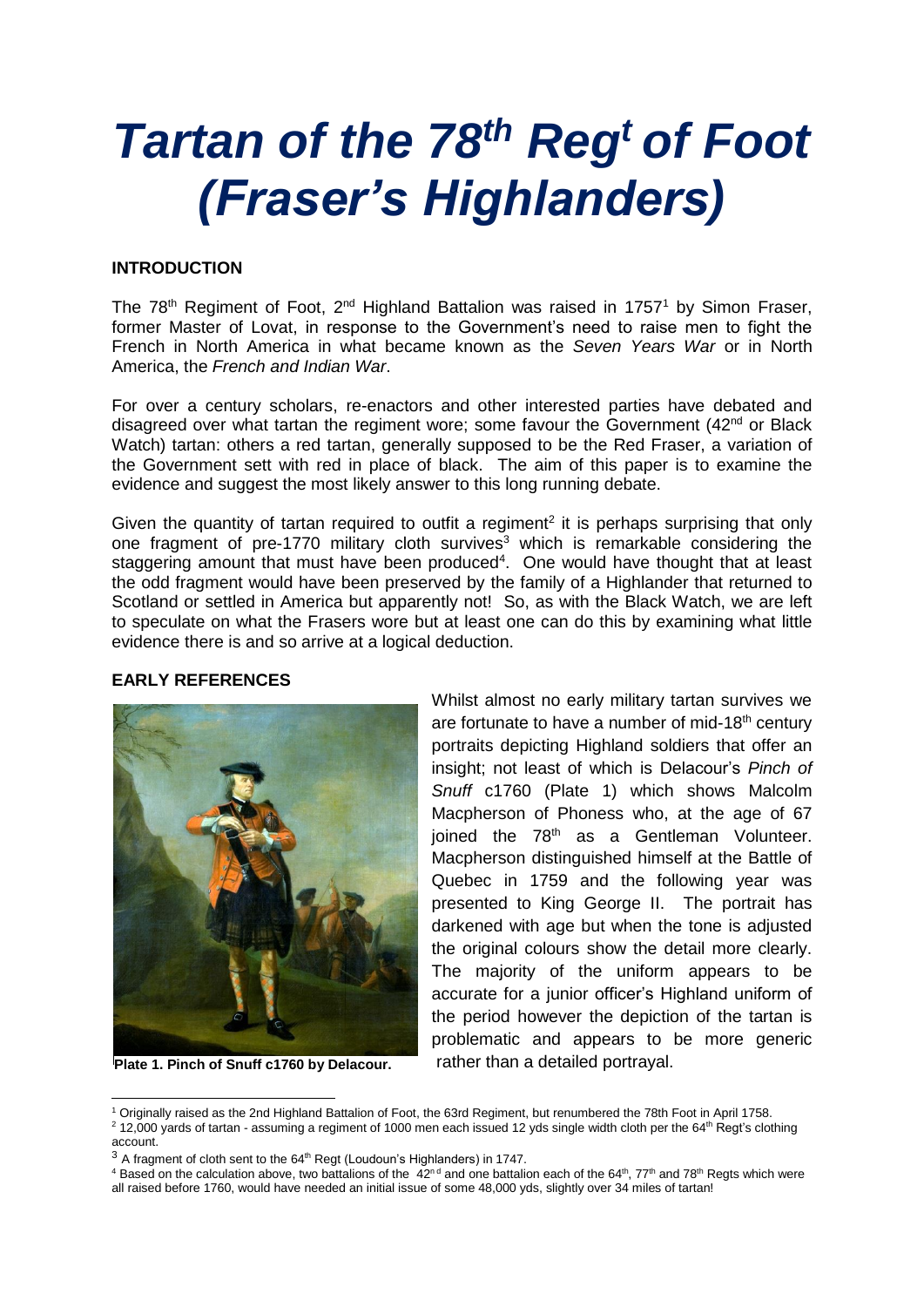Closer examination reveals a complex design in what appears to be a predominately brown tartan with darker, possibly black, overstripes and the suggestion of green, especially in the plaid folds below the coat on the left as viewed. There also appears to be a distinct selvedge pattern comprising a dark band and fine dark stripe with pale guards (Plate 2). Selvedge patterns, which don't form part of the overall sett, were a common feature of  $18<sup>th</sup>$ century plaids.



**Plate 2. Detail of the tartan.**

Compared with the coat the lack of any obvious red in the tartan lends support to the idea that the original 78<sup>th</sup> wore a duller sett comprising some or all of the following: blue, green, black and brown. The setting will be discussed in detail later.

## **A RED TARTAN**

The idea that the  $78<sup>th</sup>$  wore a red tartan is predicated on the portrait of the Death of General Wolfe at the Battle of Quebec in 1759 (Plate 3).

A Fraser's Highlander, assumed to be Col Simon Fraser (far left), is amongst the group of onlookers and is depicted wearing a red military coat which has the correct colour facings for the  $78<sup>th</sup>$  Regt and a belted plaid of a predominately red



**Plate 3. The Death of General Wolfe by Benjamin West 1770.**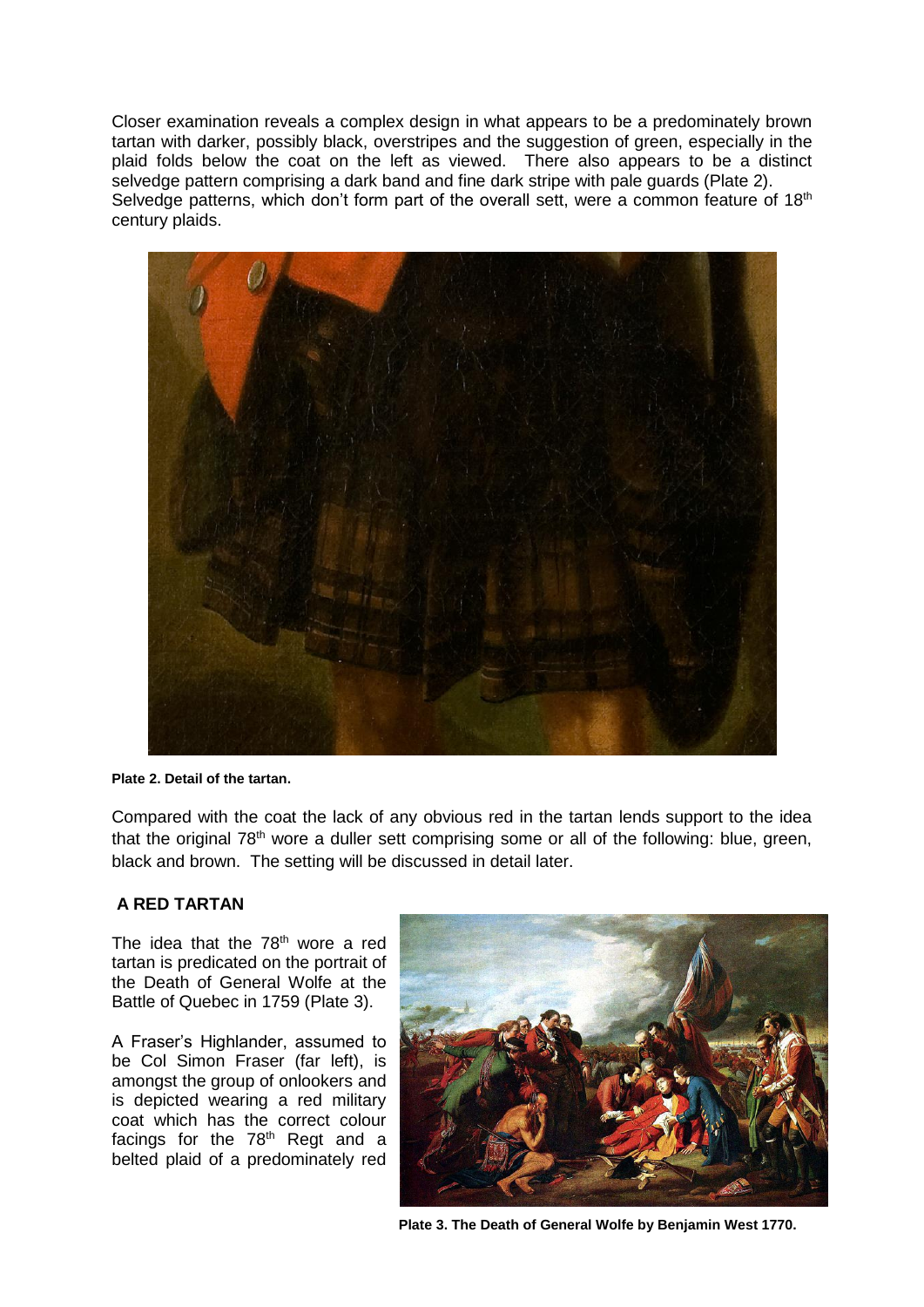and green tartan<sup>5</sup>. Although painted in fine detail West's portrait must be treated with some caution as a reference. It was painted in 1770, some 11 yrs after the battle and includes historical inaccuracies, not least Simon Fraser's presence; he was recovering from earlier wounds and not actually on the field that day. Most of the other individuals depicted were



**Plate 4. Tartan detail from West's portrait 1770.**

similarly not present at Wolfe's death. West's portrait contains excellent detail of the various uniforms and assuming that the artist took equal care with the tartan as he did with the coat then Simon Fraser is shown wearing a large red and green sett with finer pale stripes and half tones of the intersecting colours represented as tan or yellow (Plate 4). Unfortunately there is too little shown to allow for identification or an accurate reconstruction of the sett. The 78<sup>th</sup> had been disbanded for some seven years by the time of West's portrait so we are left to guess whether he somehow got hold of one of the original plaids or if he had access to some other plaid that he used as the source. It is unclear who if anyone actually modelled as Simon Fraser for the portrait. However, if there was a sitter then perhaps he brought his own plaid?<sup>6</sup>

Another recently discovered portrait from the conflict shows a Highlander, thought to be Capt. Charles Macdonell of the 78<sup>th</sup>, at the Battle of Flagstaff Hill in 1762. He is depicted wearing a reddish-brown mottled plaid (Plate 5) but the tartan is very impressionistic as indeed is General Amherst's uniform and both outfits are clearly only meant to add colour and theme to the dramatic events that are central to the portrait. The stylised check is typical of some contemporary artists' attempts to depict the complexity of tartan without understanding the textile and may well have been based on the Highlander shown in the 1742 Clothing Book or similar watercolours of the period. It is mentioned for completeness but is of no historical value in determining the actual tartan worn by the 78<sup>th</sup>.

West's red tartan does not appear to be the same as the Red Fraser sett now wore by the 78<sup>th</sup> Re-enactment Regt (Plate 6) which is said to have been based on an old piece (hereafter referred to as the *Struy* piece*)* that belonged to a woman from Fort Augustus who was a descendent of the Frasers of Struy.

-



**Plate 5. Amherst in Canada by Robert Edge Pine c1770-80 Image courtesy of Fort Ligonier, USA**

<sup>5</sup> West includes another Highlander, partially obscured amongst the party hauling a cannon seen in the background. The tartan of the kilt has an indistinct green sett that appears to be symbolic rather than an attempt at an accurate representation. 6 It has been suggested (Earl Chapman – see acknowledgements) that *as Fraser paid for the privilege of having his image* 

*depicted in the painting he may have wanted West to show him in his own personal plaid*. We will probably never know.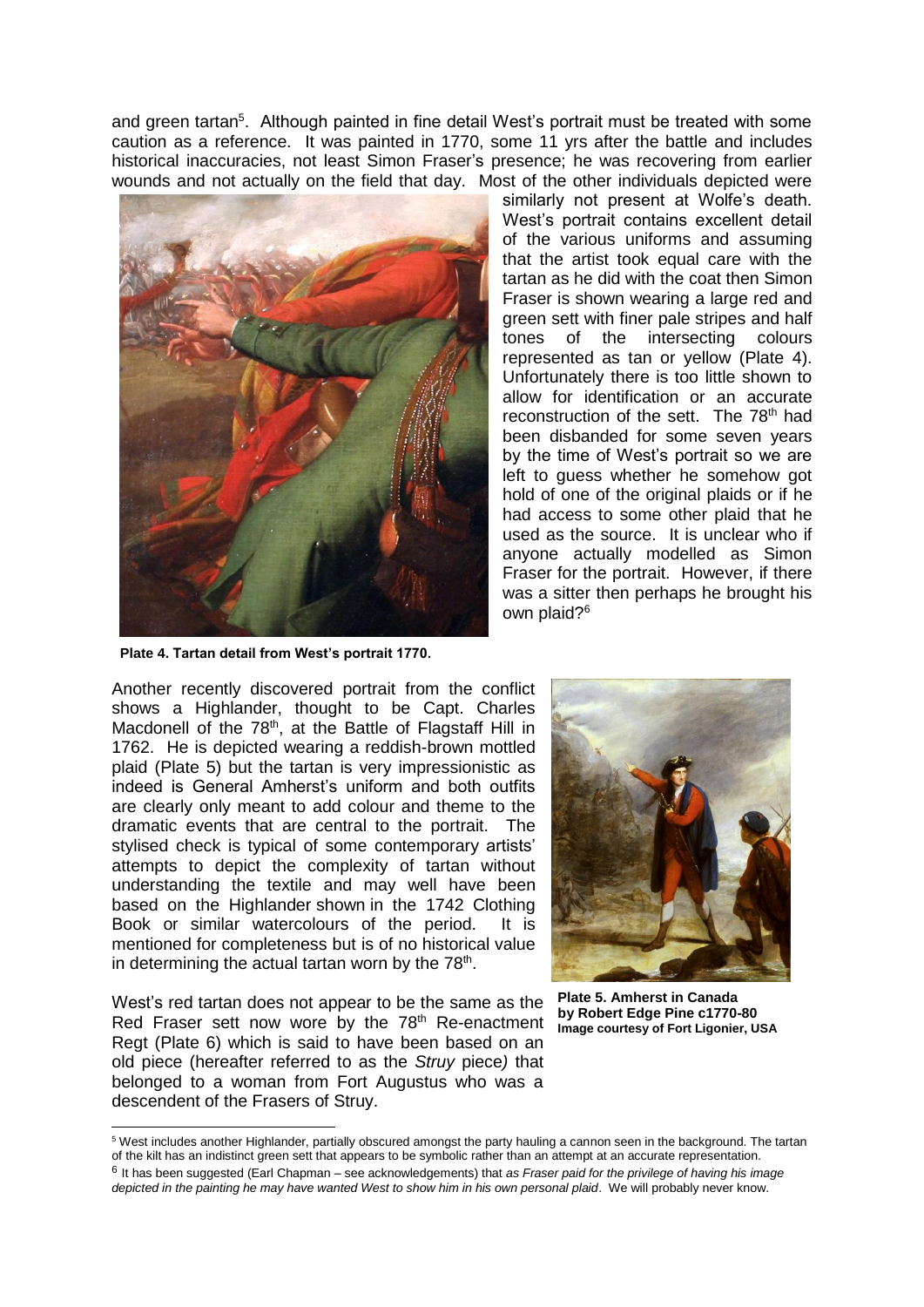Writing in 1973 to Col Harper, founder of the Regiment, the military historian Capt. William MacKay said of the fragment that *"The old Fraser lady who gave me the piece of tartan nearly 50 years ago [i.e. c.1923] said that it had been worn by her ancestor, a Fraser of Struy at Culloden, but I would not be surprised if it had been worn at Quebec"* (my emphasis)*.* The identity of the Struy descendent is uncertain but Harper goes on to say that **"...***Thomas Fraser of Struy was gazetted a captain in the old 78th Fraser Highlanders on 16 January 1757, but did not proceed with the Regiment on active service. It is very possible that this old plaid had* 



**Plate 6. Tartan of the 78th Frasers' Re-enactment Regt. Photo courtesy of The 78th Fraser Highlanders, Montreal**

*originally belonged to Thomas, in which case, it is the only piece of original 78th Regiment*  plaid that has come to light."<sup>7</sup> It's unknown if Thomas was the lady's ancestor or whether Harper conflated the two. Even if they were the same person that fact does not mean that it was regimental cloth; it could just as easily have been his own plaid. This evidence is crucial to the red tartan debate as it indicates that the rationale for the modern regiment wearing the Red Fraser was strongly influenced by Harper's and MacKay's musings over evidence that is at best circumstantial. The history of tartan research is full of claims over the antiquity of artefacts by individuals who assume that because the piece belongs to them then it belonged to their ancestor several generations earlier, something generally not borne out by examination of the specimens. Most people have little understanding of textiles and so often assume that because a piece was 'old' in the mid-20<sup>th</sup> century that it 'must' be mid-18<sup>th</sup> century and as is often the case, that the artefact was associated with Bonnie Prince Charlie and/or Culloden.



-

MacKay's letter goes on to say of the fragment that "...*I got a piece of it for my friend the late Charles Iain Fraser of Reelig who was a Herald of the Lyon Court and he had a bolt of it made and all his*  family wear it now"<sup>8</sup>. The resulting Reelig tartan is the standard Red Fraser used by the re-enactment regiment but which has slightly different shades (Plate 7) demonstrating how modern copies often concentrate on the overall sett and colours but that the exact shade of the individual colours and the exact proportions are dependent of the weavers' preference.

**Plate 7. Comparison of Fraser of Reelig's (top) and the modern 78th copies of the MacKay specimen. © The Author**

 $7$  Harper was mistaken. Thomas Fraser of Struy did accompany his regiment overseas. He is known to have served at Louisbourg in June 1758. He returned to Boston with his company, but on the forced march through Massachusetts died of a "Violent Fever."

<sup>&</sup>lt;sup>8</sup> The family kilts were made by Campbells of Beauly but it's unknown which firm wove the material.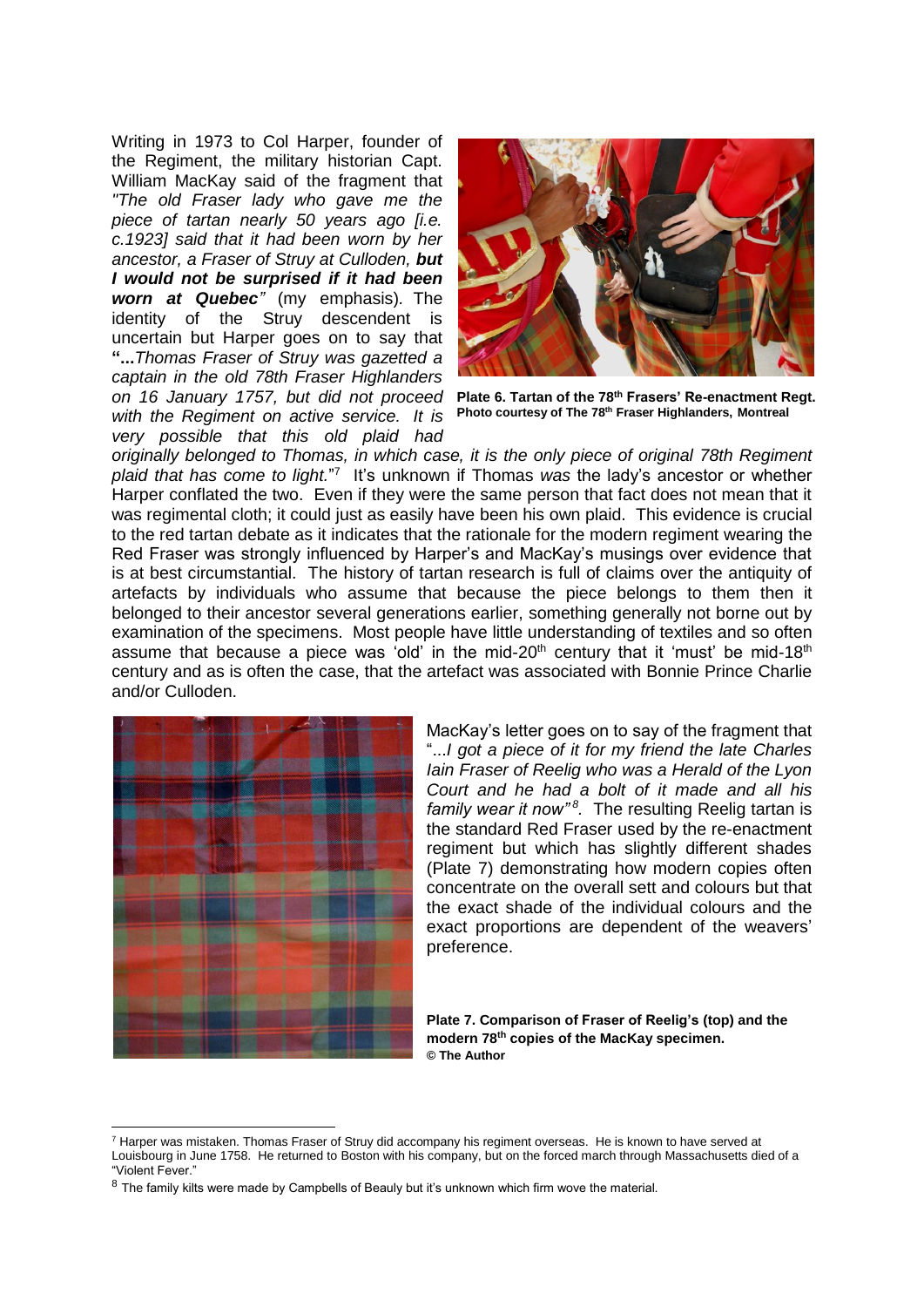### **Thomas Fraser of Struy's Plaid**

Recent research by the author identified a number fragments of Thomas Fraser of Struy's plaid; not all of these are now in the same location. The largest piece is the full width of the web and allows the sett and colours to be confirmed with certainty (Fig 8).



**Fig 8. Fragment of Thomas Fraser of Struy's plaid.** © The Author

Whilst the claim that Struy wore this plaid at Culloden cannot be proven, the quality of the material and shades are consistent with being mid-18<sup>th</sup> century. Although there are proportional colour similarities between Struy's plaid and the Red Fraser tartan, comparison of the setts show them to be structurally different (Fig 9). This difference is so pronounced that it is difficult to understand how MacKay could have got the details wrong but he may have been working with one of the smaller fragments and so conflated elements of the design with the Red Fraser which was widely available at the time.



Having shown that Harper's 78th do not wear the tartan from Fraser of Struy's plaid it will not be considered further.

The setting of the *Red Fraser* tartan is almost identical to that of the 42<sup>nd</sup> or Government sett but with red for black and one less stripe bordering the double tramline pivot – mark X below.

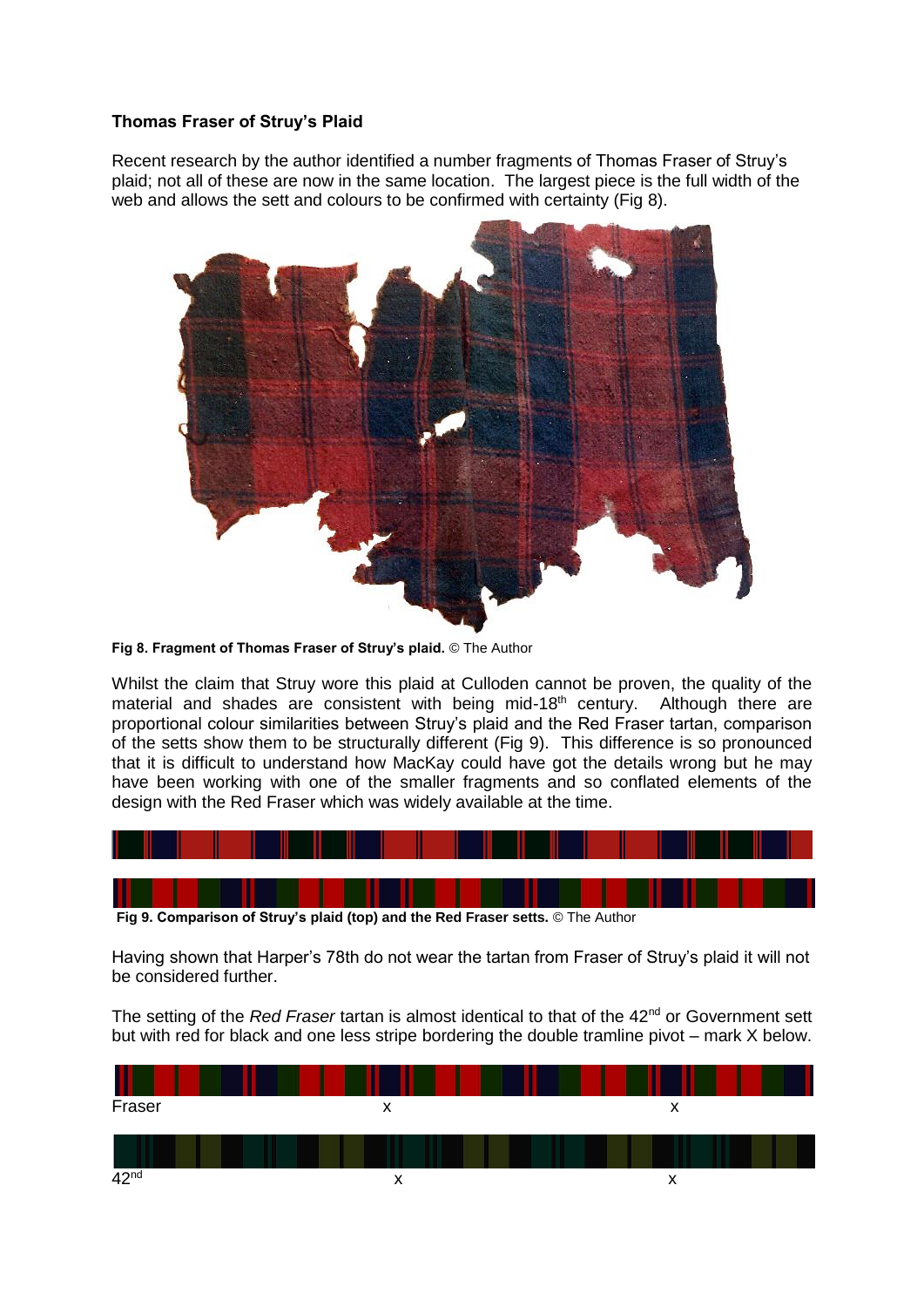This red version of the Government tartan was being woven as *Fraser* by Wilsons of Bannockburn c1800 (Plate 10) and whilst it is tempting to speculate that they copied an earlier piece, perhaps the Struy fragment, the lack of supporting evidence makes this impossible to confirm. It's interesting to compare Wilsons' setting and shades with the two modern copies. The Wilsons' sett has proportionally slightly less red but the shades are similar to that worn by Harper's 78<sup>th</sup>.

Finally, an important consideration that must be factored into the debate over a red sett is the high cost of the dyestuff<sup>9</sup>. When Lord Loudoun raised the 64th [\(Loudoun's Highlanders\)](http://www.scottishtartans.co.uk/64th_Regt_-_Loudon%27s_Highlanders_Tartan.pdf) he was advised to avoid too much red because of the cost. It is noteworthy that no other regiment wore a predominately red tartan until the late  $18<sup>th</sup>$  century by which time Wilsons of Bannockburn had perfected mass production of standardised colours using natural dyes.

#### **THE GOVERNMENT TARTAN**

-

Much debate surrounds the origins of the Government tartan, the date it was first used and the early setting but what is absolutely clear is that the version we know today was definitely in use by c1760 and in all probability several years earlier. Portraits of the period show the tartan worn by officers the 42<sup>nd</sup> (Black Watch) and  $87<sup>th</sup>$  (Keith's) and a few years later by the 77<sup>th</sup> (Montgomerie's), the latter two being roughly contemporary with the 78<sup>th</sup> (Fraser's). In these portraits the tartan is very clear but that's not



**Plate 10. Wilsons' Fraser c1810.** © The Author

always the case and extracting the sett from a portrait can often be a difficult task, especially where the artist did not pay as much attention to the detail of the tartan as they did to other elements of the sitter's dress with which they were more familiar. However in the case of the Delacour portrait we are more fortunate and a detailed study reveals a partial match to the Government tartan (Plate 11).



**Plate 11. Partial alignment of the Government sett to the tartan in Delacour's portrait.** © The Author

<sup>&</sup>lt;sup>9</sup> The red in nearly all 18<sup>th</sup> Century tartan specimens examined was obtained from cochineal although occasionally madder was the source. Both were imported dyes and cochineal was particularly expensive.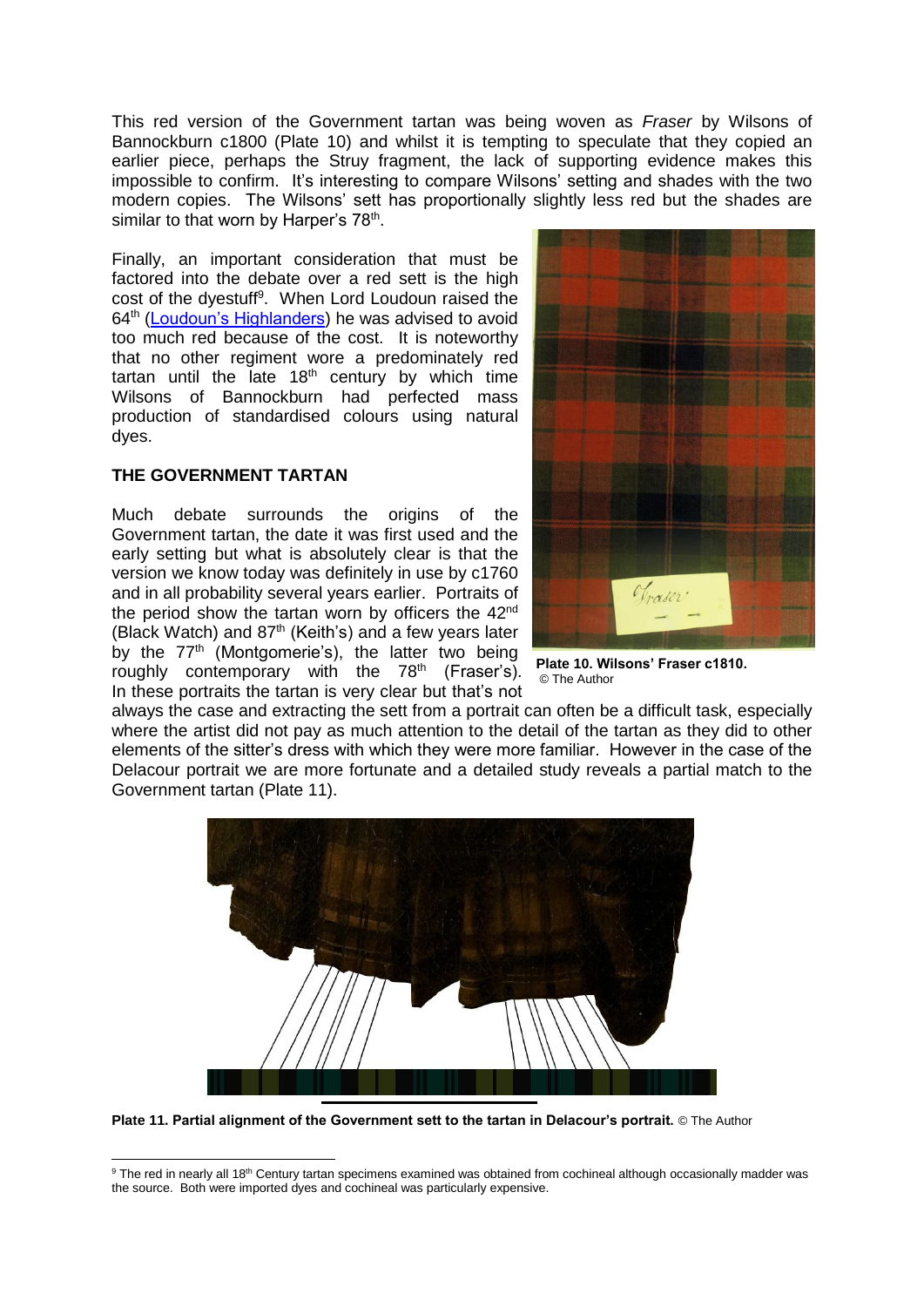Due to the folds in the kilt apron it is impossible to follow the sett fully but from the alignment of the sett that can be determined it seems probable that the underlined section of the colour strip in Plate 9 is concealed within the central fold and that this *is* the Government tartan. The green in surviving examples of early to mid-18<sup>th</sup> century specimens is often a dull mossy shade and the black rarely a true black but rather a greyish-brown shade so it is entirely possible that Delacour painted such shades in an overall brownish hue especially if the intent was to reflect the tartan and not record it. The inclusion of a selvedge pattern was mentioned earlier. They were often included on civilian plaids of the early-mid 18<sup>th</sup> century but had not previously known to have been used on military issue material although selvedge marks were. Both styles are discussed in greater detail [here.](http://www.scottishtartans.co.uk/Traditional_selvage_patterns.pdf) Assuming that this is the original  $78<sup>th</sup>$  tartan then we have no way of knowing whether this selvedge pattern was common to the whole regiment or was perhaps an individual weaver's preference<sup>10</sup>.

Six years after West's portrait of the *Death of General Wolfe* the English engraver William Woollett produced an engraving of the scene and as was the standard practice of the time prints were coloured later which lead to variations depending on the<br>accuracy or whim of the accuracy or whim of the individual colourist. In Plate 12 the colour of some individuals' clothing differs from West's portrait, including Simon Fraser's plaid which is rendered as a blue and green tartan. This probability had nothing to do with the original the Government tartan was worn



78th but was due to the fact that **Plate 12. The Death of General Wolff by Wm. Woollett 1776**

by newly raised regiments, including the 71<sup>st</sup> (re-raised Fraser's Highlanders) and would have been widely regarded as the standard military tartan by the mid-1770s.

## **CONCLUSION**

-

Before discussing the pros and cons of a red sett verses the Government tartan it is worth reviewing the timeline:

- 1739 The 43<sup>rd</sup> Regiment (commonly called the Black Watch and subsequently renumbered 42<sup>nd</sup>) was formed and is said to have adopted a blue, green and black tartan.
- 1750s The  $42^{nd}$ ,  $77^{th}$  and  $87^{th}$  were wearing the Government we know today.
- 1756 78<sup>th</sup> raised and wore Highland Dress of an unknown tartan.
- 1760 Delacour's portrait of Malcolm Macpherson of Phoness in the uniform of the 78<sup>th</sup> shows a dark green (brown), blue and black tartan.
- 1770 West's portrait of the Death of Wolfe shows a highlander, thought to be Simon Fraser, wearing a red tartan.

<sup>&</sup>lt;sup>10</sup> The early records of the Black Watch describe how their first plaids were woven throughout Strathspey and this practice was probably the same for the other early regiments so individual variations are to be expected.